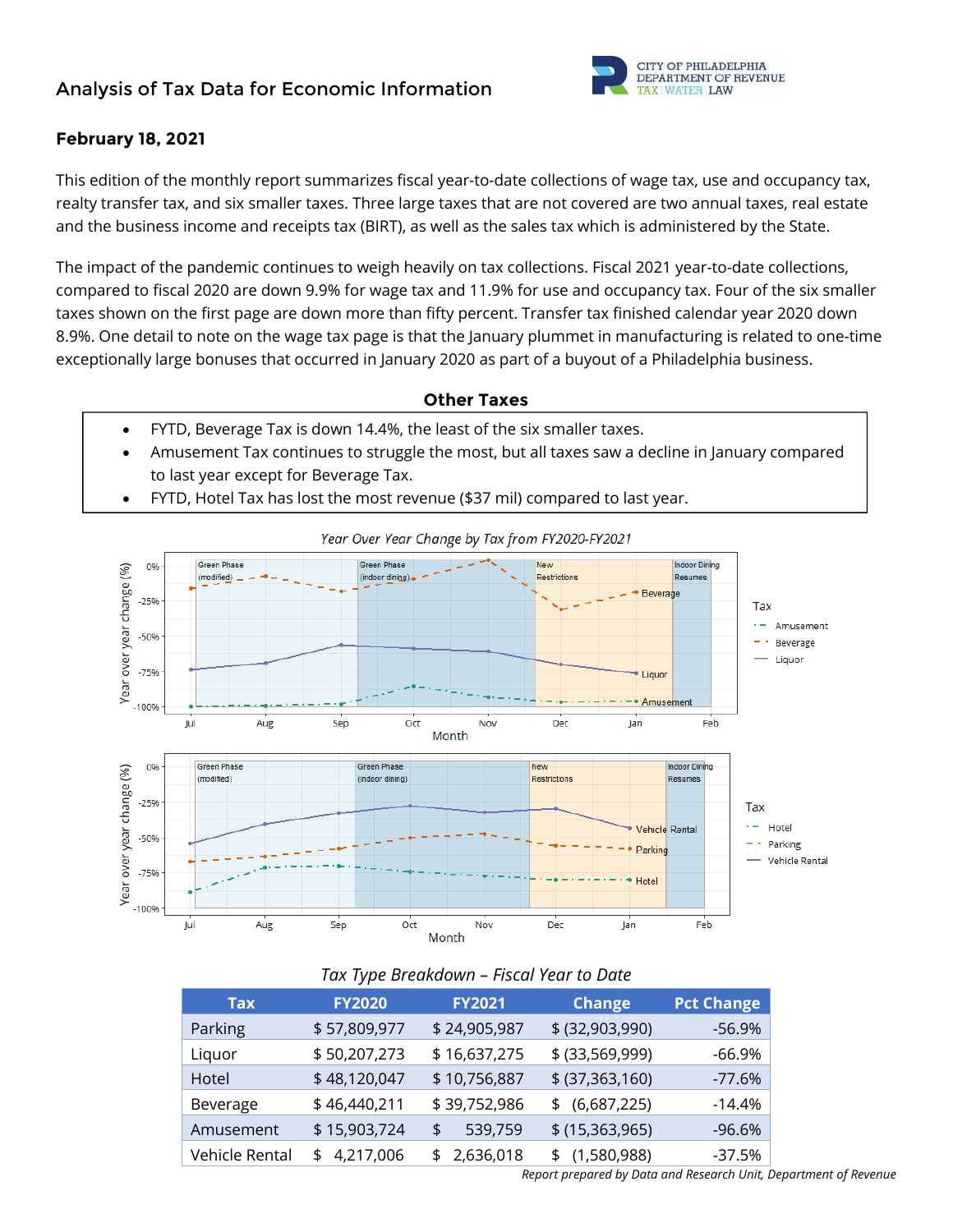

### **Use and Occupancy Tax (U&O Tax)1**

- Fiscal year to date, total U&O Tax collections are down 11.9% compared to FY 2020. Compared to last year, total collections declined from December to January; they were flat in December and down 12.8% in January.
- U&O Tax collections from retail, parking garages, miscellaneous commercial, and restaurants/bars improved in January compared to last year.

# Percent Change from FY2020-FY2021 in U&O Revenue by Building Type



| <b>Building Type</b> | <b>FY2020</b>    | <b>FY2021</b>    | <b>Change</b>     | <b>Pct</b><br><b>Change</b> |
|----------------------|------------------|------------------|-------------------|-----------------------------|
| <b>Total U&amp;O</b> | \$116,384,995    | \$102,573,388    | \$ (13,811,607)   | $-11.9%$                    |
| Office Building      | \$<br>45,516,381 | \$<br>40,781,933 | \$<br>(4,734,448) | $-10.4%$                    |
| Retail               | \$<br>21,147,960 | \$<br>19,308,634 | \$<br>(1,839,326) | $-8.7\%$                    |
| Other                | \$<br>16,627,718 | \$<br>14,080,148 | \$<br>(2,547,570) | $-15.3%$                    |
| Industrial           | \$<br>15,442,384 | \$<br>14,790,599 | \$<br>(651, 785)  | $-4.2%$                     |
| Parking Garage       | \$<br>4,359,395  | \$<br>3,627,994  | \$<br>(731, 401)  | $-16.8%$                    |
| Misc. Commercial     | \$<br>4,187,631  | \$<br>3,590,468  | \$<br>(597, 164)  | $-14.3%$                    |
| Amusement            | \$<br>3,441,219  | \$<br>2,210,560  | \$<br>(1,230,659) | -35.8%                      |
| Nonprofit            | \$<br>3,413,801  | \$<br>2,589,820  | \$<br>(823,981)   | $-24.1%$                    |
| Restaurant/Bar       | \$<br>2,248,505  | \$<br>1,593,232  | \$<br>(655, 273)  | $-29.1%$                    |

#### *Building Type Breakdown – Fiscal Year to Date – U&O Revenue*

 1 July 2019 payments include annual filers who filed for the first six months of 2019 due to a change in Department of Revenue policy. There are no annual filers for July 2020. "Other" building types include large apartment, parking lot, condo, mixed usage, hotel, bank, utility, small apartment, garage, pier, and unclassified.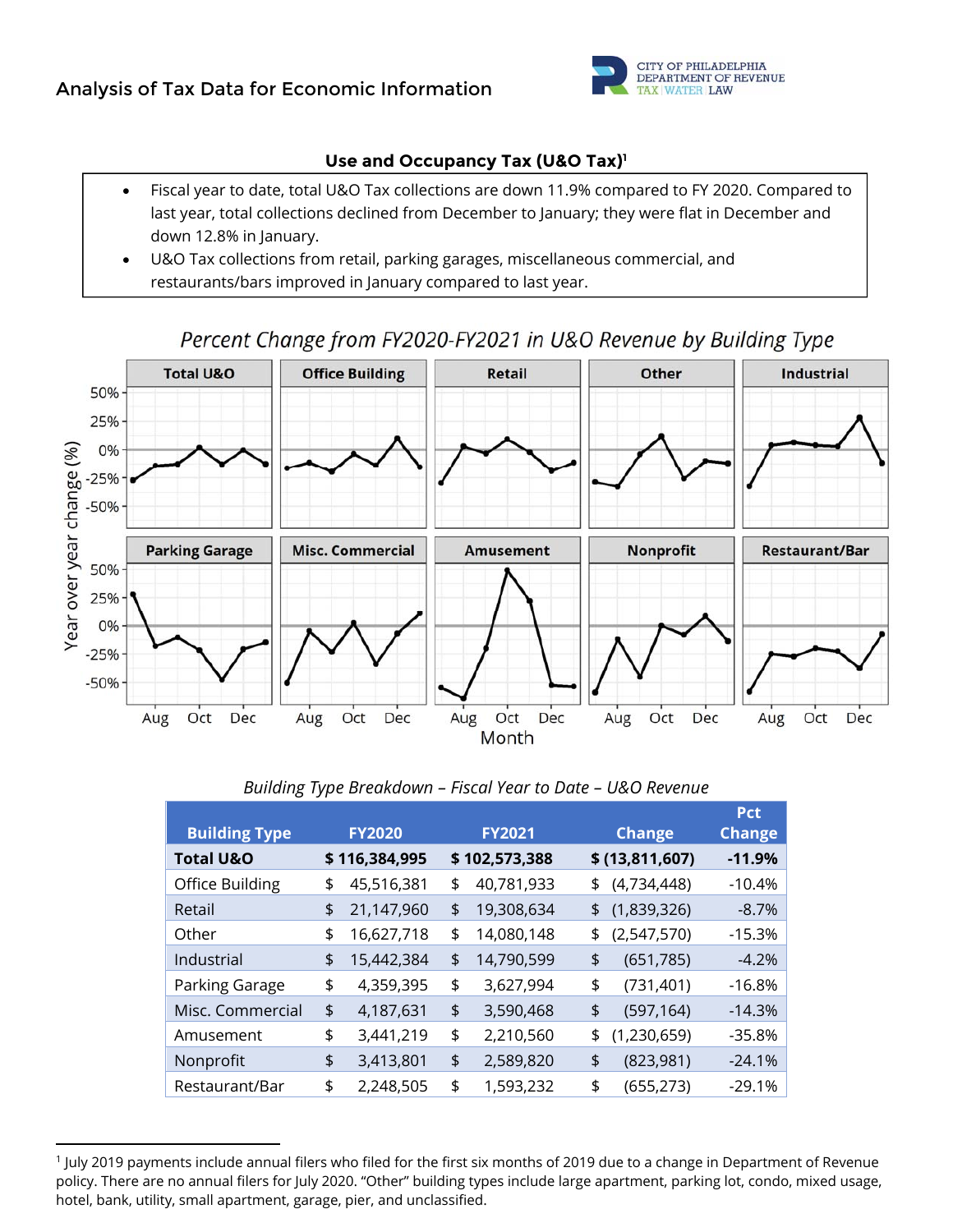# **Analysis of Tax Data for Economic Information**



#### **Wage Tax2**

- Wage Tax collections were down 12.2% in January 2021 compared to last year and are down 9.9% for the fiscal year to date, July 2020 through January 2021.
- The top four industries are down 5.4% fiscal year to date, which includes health and social services (+0.9%), government (+4.5%), professional services (-13.0%), and education (-20.2%). In January, education (-13.9%) and professional services (-7.8%) saw some uptick, while construction saw a continued downward decline (-13.8%).



## Top-level Industry Breakdown - Year over Year Change - Wage Tax Revenue

#### *Top-level Industry Breakdown – Fiscal Year to Date (July to January) – Wage Tax Revenue*

|                                            |    |               |                     | <b>Percent</b> |
|--------------------------------------------|----|---------------|---------------------|----------------|
| <b>Industry</b>                            |    | <b>FY2020</b> | <b>FY2021</b>       | <b>Change</b>  |
| <b>Health and Social Services</b>          | \$ | 276,950,928   | \$<br>279,535,439   | 0.9%           |
| Government                                 | \$ | 149,474,901   | \$<br>156,231,439   | 4.5%           |
| <b>Professional Services</b>               | \$ | 159,774,833   | \$<br>138,947,412   | $-13.0%$       |
| Education                                  | \$ | 119,997,875   | \$<br>95,781,794    | $-20.2%$       |
| Finance & Insurance                        | \$ | 87,678,716    | \$<br>69,716,582    | $-20.5%$       |
| Manufacturing                              | \$ | 78,033,898    | \$<br>63,244,986    | $-19.0%$       |
| <b>Retail Trade</b>                        | \$ | 60,458,041    | \$<br>61,692,784    | 2.0%           |
| Hospitality & Entertainment                | \$ | 71,241,401    | \$<br>44,778,003    | -37.1%         |
| Construction                               | \$ | 45,599,147    | \$<br>42,081,383    | $-7.7%$        |
| <b>Transportation and Warehousing</b>      | \$ | 44,074,890    | \$<br>38,933,335    | $-11.7%$       |
| <b>Publishing &amp; Telecommunications</b> | \$ | 46,965,619    | \$<br>36,000,077    | $-23.3%$       |
| Other Sectors (not included in chart)      | \$ | 149,018,633   | \$<br>135,085,894   | $-9.3%$        |
| <b>Total Wage Tax</b>                      | Ś  | 1,289,268,882 | \$<br>1,162,029,128 | $-9.9%$        |

 $2$  Some industries are excluded from the chart (88% of total Wage Tax is accounted for in the industry breakdown chart). July, October, and January data includes quarterly payments processed late.